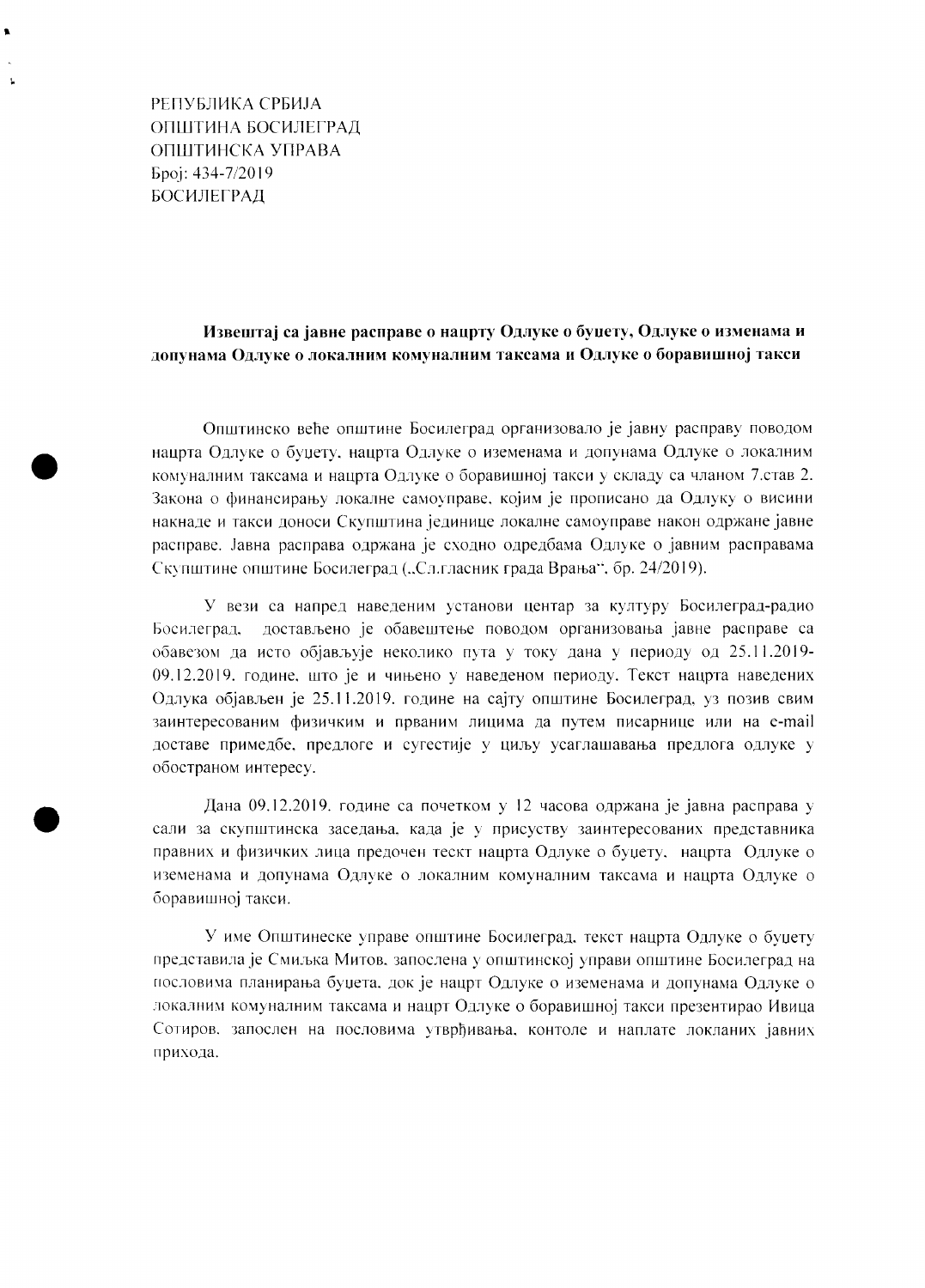Смиљка Митов је истакла да је маса зарада увећана по секторима у складу са Упутством Министарства финансија. односно усвојеним буџетом Народне Скупштине Републике Србије за 2020. годину. Такође. напоменуто је да се планира довршење свих започетих пројеката из претходних година, као и реализација нових пројеката из области путне инфраструктуре, комуналних делатности и енергетске ефикасности.

Сагледани су и пројекти из области социјалне политике попут здравствене заштите становништа преко истурених амбуланти Дома здравља у селима. Такође. предвиђена је подршка пројектима из области заштите животне средине која се реализује преко више удружења на подручју општине Босилеград.

Ивица Сотиров је елаборирајући нацрт Одлуке о изменама и допунама Одлуке о локалним комуналним таксама рекао да се врши усклађивање фирмарина за посебне делатности са растом просечне зараде на територији општине Босилеград за период јануар- август 2019. године у односу на просечну зараду у истом периоду 2018. године. Пошто је дошло до увећања просечне зараде са 53.864.87, колико је износила у 2018. години на 57.923,00 динара у 2019. години (период јануар-авгсут), то смо предложили усклађивање висине фирмарине за правна лица која обављају посебне делатности. односно њихово увећање на максимални износ прописан законом. Да не би сваке године предлагали измену и допуну ове ОДЛУКЕ, предложили смо да износ фирмарине буде у висини десет зарада за производњу, дистрибуцију и пренос електричне енергије, телекомуникације-фиксну и мобилну телефонију, поштанске активности. банкарство и трговину моторним горивима, те извршили одговарајуће увећање фирмарине за произвођаче електричне енергије-минихидроелектране у зависности од њихове инсталисане снаге.

Висина фирмарина код свих осталих делатности задржана је на нивоу из 2019. године.

Присутни учесници су се интересовали за висину локланих изворних прихода које наплаћује локална пореска администарција, те је присутнима предочено да је у периоду од 2009. године, од када је локлана пореска администарција почела са администрирањем локалних прихода. па до 2015. године. основни извор сопствених прихода општине била локална комунална такса за истицање фирме на пословном простору-фирмарина, да би у периоду од 2016.-2018. године доминантни приход у структури изворних прихода општине била локлана комунална такса за коришћење простора на јавним површинама. Крајем 2018. године донет је нови Закон о накнадама за коришћење јавних добара, који се примењује од 01.01.2019. године, којим је онемогућена наплата комуналне таксе за коришћење простора на јавним површинама за електроенергетске и телекомуникационе објекте (стубове. водове и сл.). тако да је порез на имновину био главни извор прихода и то као резултат пореске контроле обвезника пореза на имовину који воде пословне књиге.

Изнет је предлог да локалне фирме које се баве производњом буду у потпуности ослобођени плаћања фирмерине и других локалних такси, те да период ослобађања за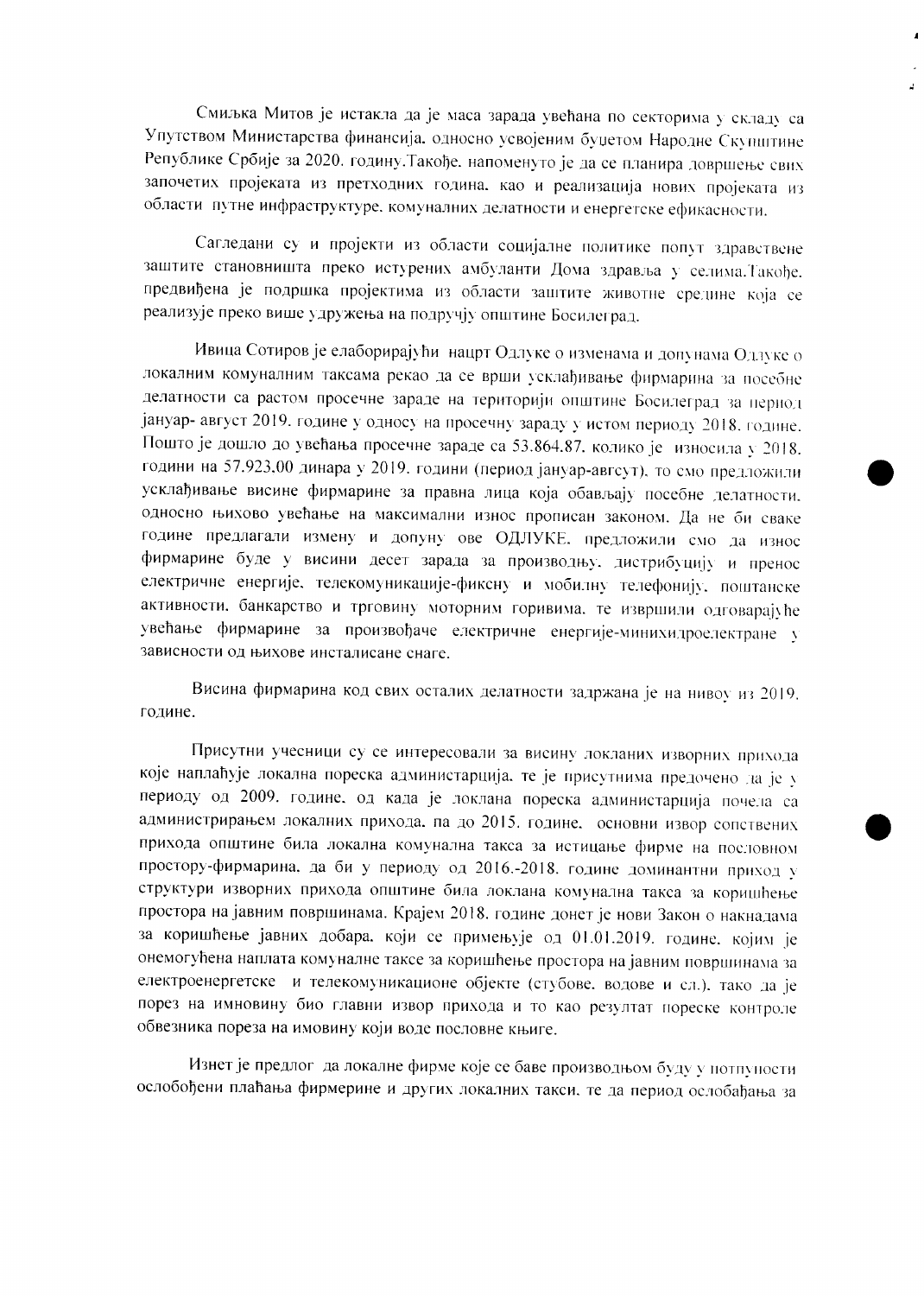производне делатности буде пет година од оснивања, што би представљало помоћ локалној економији.

Одговор на овај предлог јесте да су фирмарине четири до десет пута мање од максимално прописаног износа, односно у просеку од 7.000-24.000 динара, да је постојећом Одлуком прописано ослобађење од плаћања таксе у периоду од две године од оснивања, а да период ослобађања производних делатности треба пажљиво нспланирати, јер је у начелу је иницијатива добра али општим ослобађањем свих предузећа која се баве производњом долази се у ситуацију да се ослобађају и произвођачи електричне енергије који су значајни порески обвезници на подручју општине Босилеград

Што се тиче нацрта Одлуке о боравишној такси. Ивица Сотиров је истакао да је нова Одлука донета као последица промене правног основа, тј. да се претходна одлука базирала на Закону о туризму, а да је предмет утврђивања и наплате боравишне таксе сада регулисан Законом о угоститељству.

Нацртом нове Одлуке, а све у складу са Законом о угоститељству. Уредбом о највишем и најнижем износу боравишне таксе ("Сл.гласник РС", бр. 44/2013 и 132/2014) и Уредбом о условима и начину утврђивања годишњег износа боравишне таксе за физичко лице које пружа угоститељске услуге смештаја у објектима домаће радиности и соеском туристичком домаћинству ("Сл.гласник РС". бр. 47/2019 и 51/2019) предвиђено је увођење боравишне таксе за физичка лица која пружају услуге смештаја у објектима домаће радиности и сеоском туристичком домаћинству, тако што је за некатегорисана места у која спада општина Босилеград прописан износ од 1.000.00 динара годишње по индивидуланом лежају односно камп парцели. Такође, на преопруку Министарства трговине. туризма и услуга, које је упутили допис свим јединицама локлане самоуправе, препоручено је да утврђивање и контролу боравишне таксе за физичка лица врши орган јлс за утврђивање и наплату локалних јавних прихода, што је саставни део ове Одлуке.

## ПРИСУТНИ ПРЕДСТАВНИЦИ ОПШТИНЕ:

- Ивица Сотиров - саветник на пословима утврђивања, наплате и контроле локалних јавних прихода,

-Смиљка Митов, запослена на пословима припреме и планирања буџета општине Босилеград